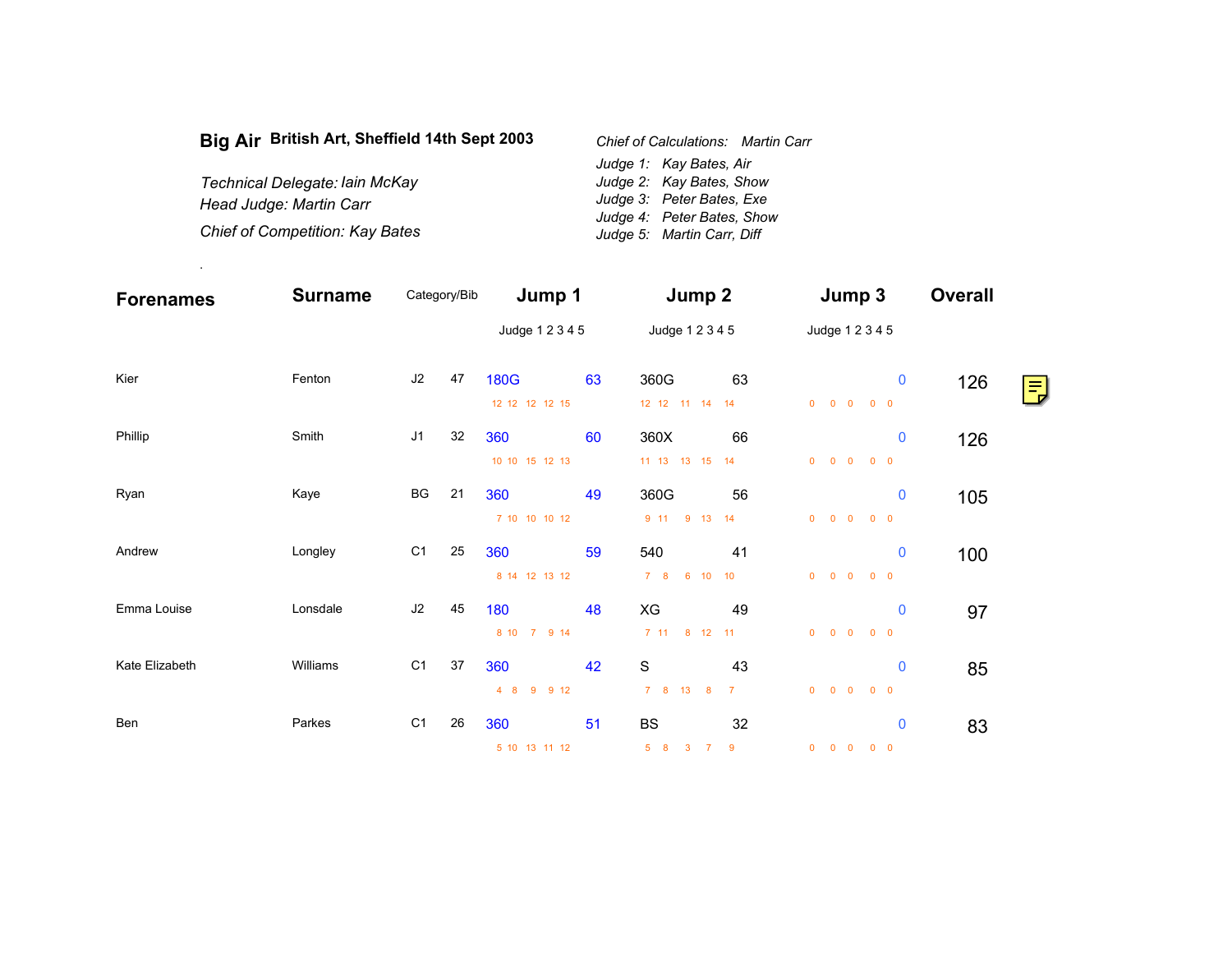| <b>Forenames</b> | <b>Surname</b>  | Category/Bib   |    | Jump 1                              |    | Jump 2                      |                 | Jump 3                                                               | <b>Overall</b> |
|------------------|-----------------|----------------|----|-------------------------------------|----|-----------------------------|-----------------|----------------------------------------------------------------------|----------------|
|                  |                 |                |    | Judge 1 2 3 4 5                     |    | Judge 1 2 3 4 5             |                 | Judge 1 2 3 4 5                                                      |                |
| Amy              | Brookes-Beighto | C <sub>2</sub> | 38 | 180                                 | 35 | 180G                        | 45              | $\mathbf 0$                                                          | 80             |
|                  |                 |                |    | 5 7 7 6 10                          |    | 7 9 9 11                    | 9               | $\begin{array}{ccccccccccccccccc} 0 & 0 & 0 & 0 & 0 & 0 \end{array}$ |                |
| Will             | Fowler          | J1             | 24 | 180                                 | 43 | T.                          | 37              | $\mathbf 0$                                                          | 80             |
|                  |                 |                |    | 7 10 7 9 10                         |    | 7 8 8 6                     | 8               | $0 \t 0 \t 0$<br>$0\quad 0$                                          |                |
| Edward           | Morley          | C <sub>1</sub> | 57 | <b>MKS</b>                          | 52 | $\mathbf S$                 | 20              | $\mathbf 0$                                                          | 72             |
|                  |                 |                |    | 11 12 10 10 9                       |    | $7 \quad 3 \quad 1 \quad 3$ | $6\overline{6}$ | $\begin{matrix} 0 & 0 & 0 & 0 & 0 \end{matrix}$                      |                |
| Matt             | Garvey          | C <sub>1</sub> | 27 | Grab                                | 34 | DG                          | 35              | $\mathbf 0$                                                          | 69             |
|                  |                 |                |    | 9 5 10 5 5                          |    | 7 8 6 8                     | $6\phantom{.}6$ | $\begin{matrix} 0 & 0 & 0 & 0 & 0 \end{matrix}$                      |                |
| Rory             | Flindall        | BG             | 43 | 180                                 | 26 | D                           | 32              | $\mathbf 0$                                                          | 58             |
|                  |                 |                |    | 3 7 3 6 7                           |    | 4 5 8 7                     | 8               | $\begin{matrix} 0 & 0 & 0 & 0 & 0 \end{matrix}$                      |                |
| Jack             | Smith           | C <sub>1</sub> | 29 | $\top$                              | 24 | 360                         | 29              | $\mathbf 0$                                                          |                |
|                  |                 |                |    | 2 4 5 5 8                           |    | 2 4 7 6 10                  |                 | $\begin{matrix} 0 & 0 & 0 & 0 & 0 \end{matrix}$                      | 53             |
|                  |                 |                |    |                                     |    |                             |                 |                                                                      |                |
| James            | Woods           | BG             | 28 | 360<br>10 11 8 11 12                | 52 | 360<br>9 9 8 10 12          | 48              | $\mathbf 0$<br>$0\qquad 0\qquad 0\qquad 0\qquad 0$                   | 52             |
|                  |                 |                |    |                                     |    |                             |                 |                                                                      |                |
| Alistair         | Flindall        | C <sub>1</sub> | 42 | $\mathbf{s}$                        | 22 | 360                         | 29              | $\mathbf 0$                                                          | 51             |
|                  |                 |                |    | $3 \quad 4 \quad 5 \quad 4 \quad 6$ |    | 8 7 4 6                     | $\overline{4}$  | $\begin{matrix} 0 & 0 & 0 & 0 & 0 \end{matrix}$                      |                |
| Gabby            | Cutler          | BG             | 22 | S                                   | 28 | T                           | 21              | $\mathbf 0$                                                          | 49             |
|                  |                 |                |    | 7 6 5 5 5                           |    | $4 \quad 3 \quad 4 \quad 3$ | $\overline{7}$  | $\begin{matrix} 0 & 0 & 0 & 0 & 0 \end{matrix}$                      |                |
| Alex             | Houston         | BG             | 36 | 180                                 | 27 | $\mathbf S$                 | 16              | $\mathbf 0$                                                          | 43             |
|                  |                 |                |    | 2 7 3 5 10                          |    | $2 \quad 3 \quad 2 \quad 4$ | $-5$            | $0 \t 0 \t 0$<br>$0\quad 0$                                          |                |